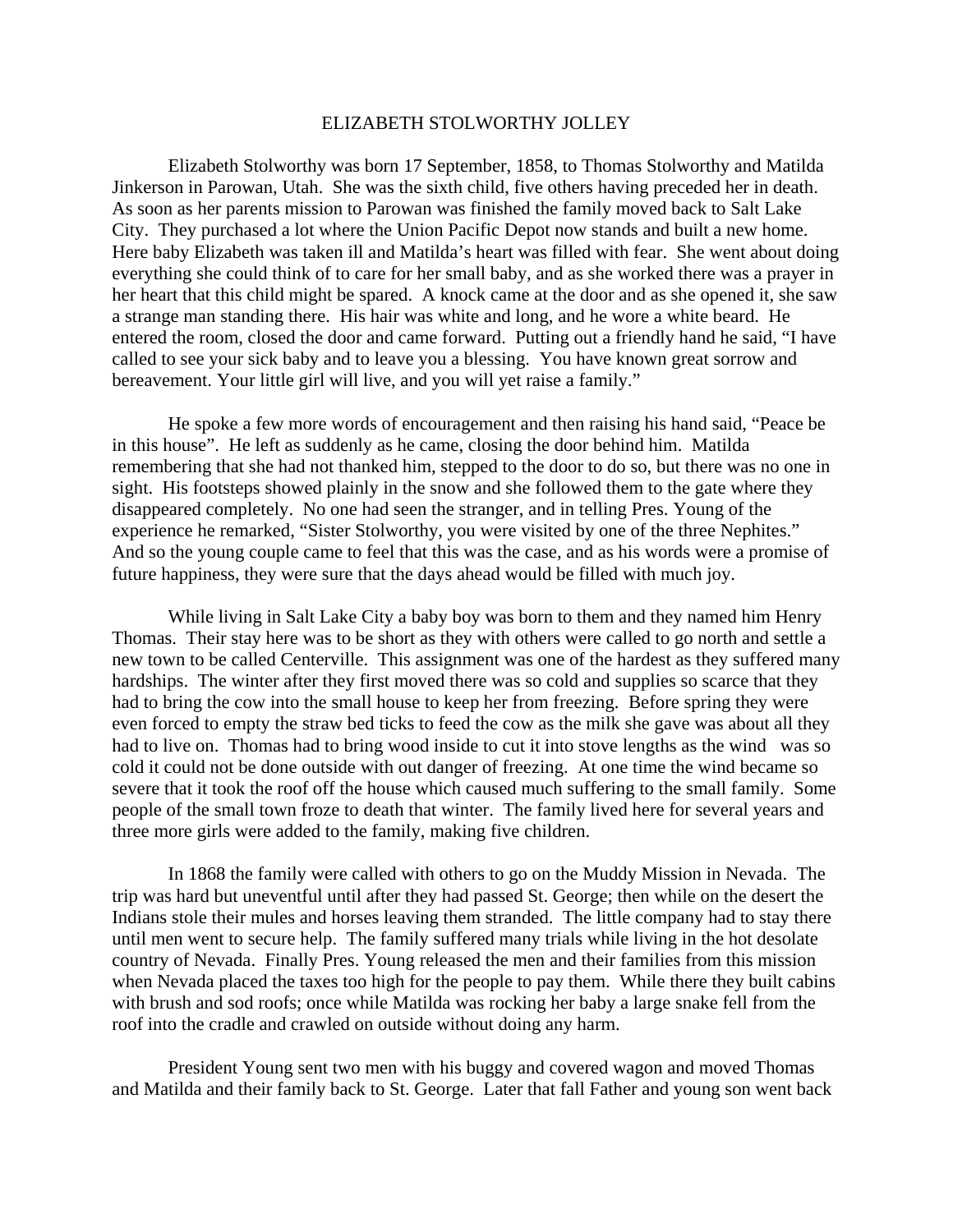to the muddy to harvest the crops. This winter the family lived with Brother and Sister Jarvis, who were also converts from England.

The next spring they were advised to move north to Long Valley. On their way one of the oxen balked while crossing the Virgin River and would not pull the Wagon farther. Thomas tried to carry his wife out to keep her feet dry, but he fell down and both of them got wet all over. Every one had a good laugh as Matilda was angry and in her English brogue berated Thomas for his carelessness. They came as far as Pipe Springs where they had to stay for a while as all the children came down with the measles. They finally arrived at Mt. Carmel and began again to build themselves a home. Early Settlers once before had tried to settle Mr. Carmel but a band of Indians had made them vacate the place, later they returned and claimed the land, so the families who were trying to settle Mt. Carmel moved a few miles away and settled what is now called Orderville.

Because of the isolated conditions of this little band of Saints, President Brigham Young advised them to organize themselves into a United Order. In the Order there was to be no private property. "No man could say 'this is mine'". The property was the Lord's and was to be used for the advancement of the Order and the Church. However, each person was made steward over such personal effects as clothing, books, feather beds, and jewelry. Each family was to have (but not own) a separate home, consisting of a living room and one or two bedrooms 8 by 12 feet. Between the rows of homes a community dining hall and other public buildings were constructed. The dining hall was 22 by 40 feet and built of rough lumber put together with wooden pegs, and lined with adobes. It was large enough to seat all members of the Order, and was used for prayers, religious meetings, and social gatherings, as well as for eating. A kitchen and bakery were later attached. Members of the order also built a United Order office with store room and shoe shop attached, blacksmith shop, carpenter shop, cooper shop, tannery, schoolhouse and telegraph office, woolen factory, garden house, and dairy barns and sheep sheds.

Elizabeth went to school at the Order school, played with the other children, helped with the work in the big kitchen and attended the Sunday Schools, etc. It was while growing up that she met a young man from Mt. Carmel who did not belong to the Order and fell in love with him. He was one of the 'old settlers' who was not in sympathy with the Order; so against her parents wishes and in secret she was married to William Jackson Jolley Jr. 21 April 1875. This caused some very bad feelings among the others as no one was supposed to marry outside the Order. So one of the Apostles was sent down to settle the trouble. The trouble was cleared up and two years later when the St. George temple was completed they made the trip to St. George and were sealed to each other.

William Jackson Jolley was born 12 October 1854 in Springville. Most of his younger life was spent at Mt Carmel, Kane County, Utah. He worked and played and attended what school was available at the time. As he grew older he learned to play the violin. He and his brothers had their own orchestra. They became so popular that they were asked to play all over the county. After Elizabeth and William were married they bought a farm close to his brother Reuben, three miles from Orderville. The soil was good and there was lots of green grass. They called their farms Fiddler-Green because the men still played for all the dances. They added to